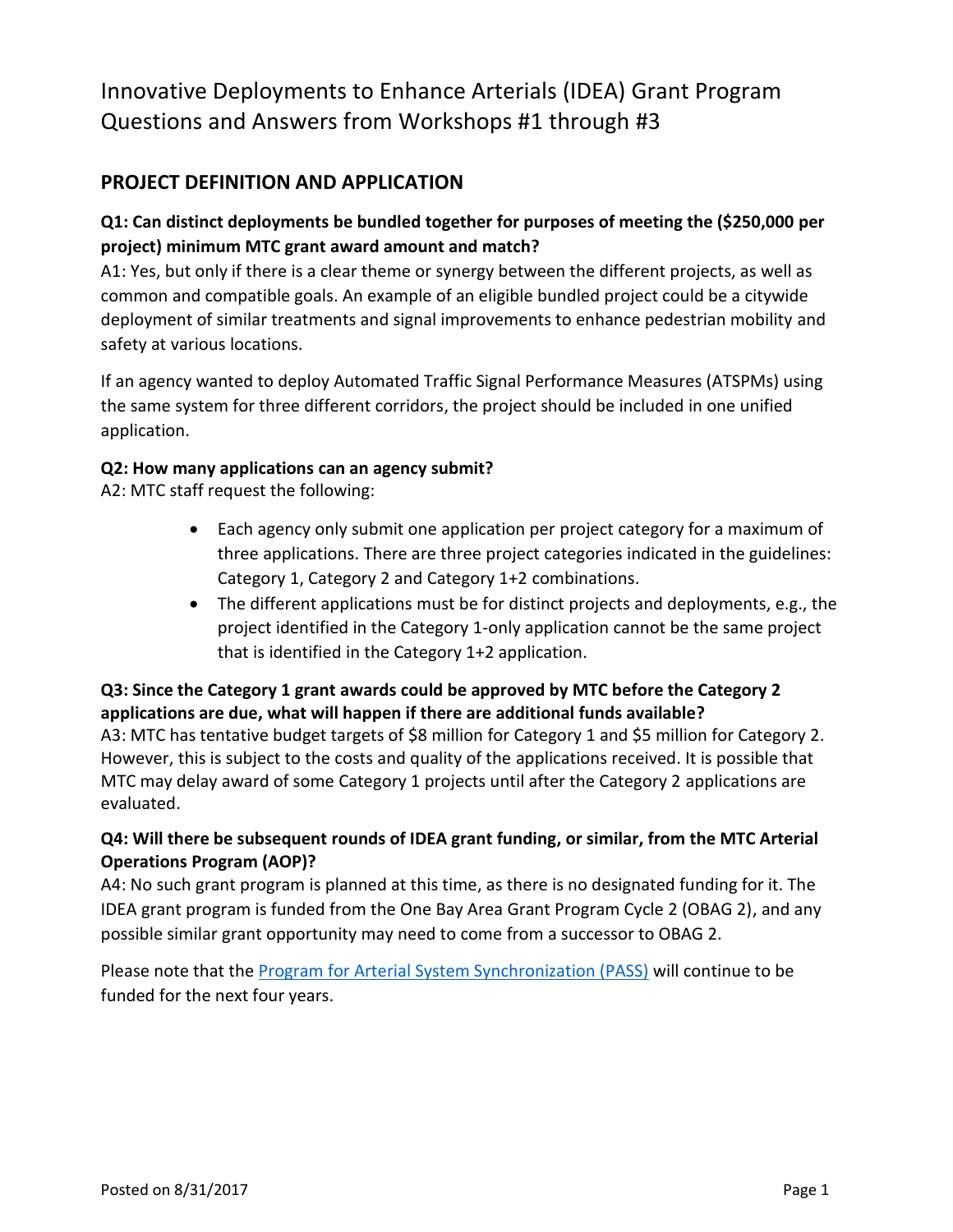# **BUDGET**

#### **Q5: Why is there a \$250,000 minimum for the MTC grant award?**

A5: MTC staff will be involved in the planning, administration and delivery of the IDEA projects. To ensure the timely delivery of the arterial improvements, it is necessary to limit the overall number of projects.

#### **Q6: Can recurring costs be included in the project budget?**

A6: **Yes, but it will d**epend on the type of project. MTC could cover up to three years of certain operations and maintenance (O&M) costs within an IDEA deployment.

# **Q7: If I have more than one project funded from different applications, does the \$3 million maximum award amount apply to each project application?**

A7: No, the maximum award amount will apply per subgrantee (local agency).

# **Q8: Should the proposed budget in the application include a post-deployment evaluation component?**

A8: No. Agencies are welcome to evaluate their own project components and encouraged to share the information, but this will not be funded within the individual project budgets. Any MTC-led evaluation effort would be conducted outside of those budgets.

# **MATCH REQUIREMENTS**

# **Q9: When and why would a private firm be required to contribute 5% of the project cost as local cash match?**

A9: As the guidelines state, projects with "private sector participation" are required to have 5% (i.e., one-third of 15%) of the project cost contributed as local cash match from that partner or partners.

This requirement is triggered when a grant applicant proposes to use local agency match funds to buy goods or services from a specific company, i.e., one of the private sector partners. *(Note that this would be considered sole-sourcing and the federal funds for IDEA projects cannot be used for such sole source contracts.)* 

MTC wants to encourage agency collaboration with companies that can help plan, fund and implement Category 2 projects where industry expertise can be useful to deploy these new technologies and strategies. The intent of the 5% contribution requirement is to ensure that the private sector partners receiving project funding through sole source contracts contribute financially to the project.

#### **Q10: What contributions would be eligible for in-kind match to meet the requirement under the IDEA grant program?**

A10: As noted in the IDEA guidelines [posted on the MTC website,](http://mtc.ca.gov/sites/default/files/IDEA_guidelines_final_2.0_8-21.pdf) the in-kind match can include agency staff time, vendor goods and/or services (from consultants, contractors, or vendors).

A calculation of in-kind match should include a fair market value of the estimated contribution of agency staff time, as well as donated time of vendors and consultants, that would be applied to the project.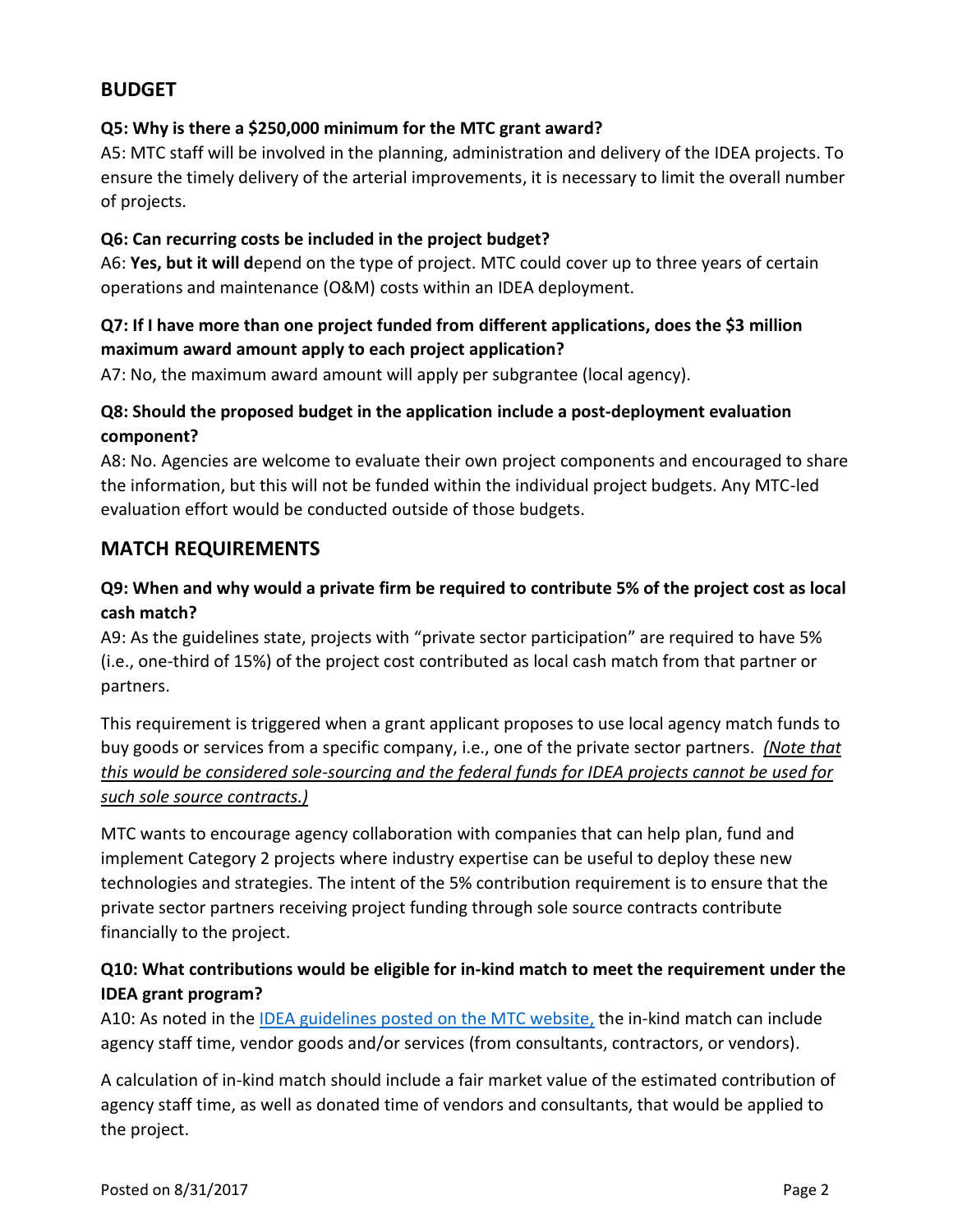A contribution of goods to the project could include hardware, software, civil infrastructure or other tangible improvements that are both necessary to the implementation of the project and which will be implemented after project award. Hardware/software, infrastructure, and tangible improvements already in-place prior to project award cannot be counted as an in-kind contribution.

# **Q11: Can a private sector partner contribute more than the minimum requirement to the project?**

A11: Yes, this would be acceptable.

# **Q12: Can cash be substituted for in-kind contributions to meet the 10% minimum in-kind match requirement?**

A12: No. In-kind contributions should be in the form of goods or services, which should be described in detail and valued at a fair market value in the project application.

# **ELIGIBLE PROJECTS/EXPENSES**

#### **Q13: What level and type of construction would be appropriate for an IDEA project?**

A13: MTC's expectation is that IDEA projects primarily focus on the Intelligent Transportation System (ITS) elements. Staff anticipate that federally-funded elements in particular will have a limited amount of civil construction work, preferably less than 10% of project cost. Examples of a construction expense that could be funded include: mounting appropriate hardware on poles, deploying limited signage, pavement striping changes, etc.

#### **Q14: Why will the IDEA program only fund expansion of Transit Signal Priority (TSP) and Emergency Vehicle Pre-emption (EVP) systems rather than new TSP or EVP systems?**

A14: Planning and implementing a new TSP or EVP system is likely to incur considerable expense. As a result, MTC is limiting project eligibility of these systems to expansions only. Please note that some new connected vehicle signal priority applications or similarly innovative systems could be eligible under Category 2, depending on cost. Please email the Category 2 staff contact with specific questions if this applies to your project.

# **Q15: My jurisdiction would like to upgrade/repair its signal controllers, existing detection equipment and communications infrastructure. Are these eligible expenses under IDEA?** A15: Only to a limited degree. The primary purpose of the IDEA program is to fund new arterial

improvements and enable new innovative operational strategies.

To enable the deployment of new systems, MTC will consider funding upgrades/repairs to "fill in gaps" of enabling infrastructure at select locations and make limited improvements as necessary.

IDEA funds can be used to upgrade signal controllers along an entire corridor if, and only if, this upgrade is required as part of the deployment of an eligible project. The infrastructure upgrades or repairs should, however, be secondary to the new improvements.

#### **Q16: Is new bicycle detection an eligible project under IDEA?**

A16: Yes, new bicycle detection is an eligible project, as there is an explicit focus on all modes and accommodating active travelers (bicyclists and pedestrian) in the IDEA program. Adequate bicycle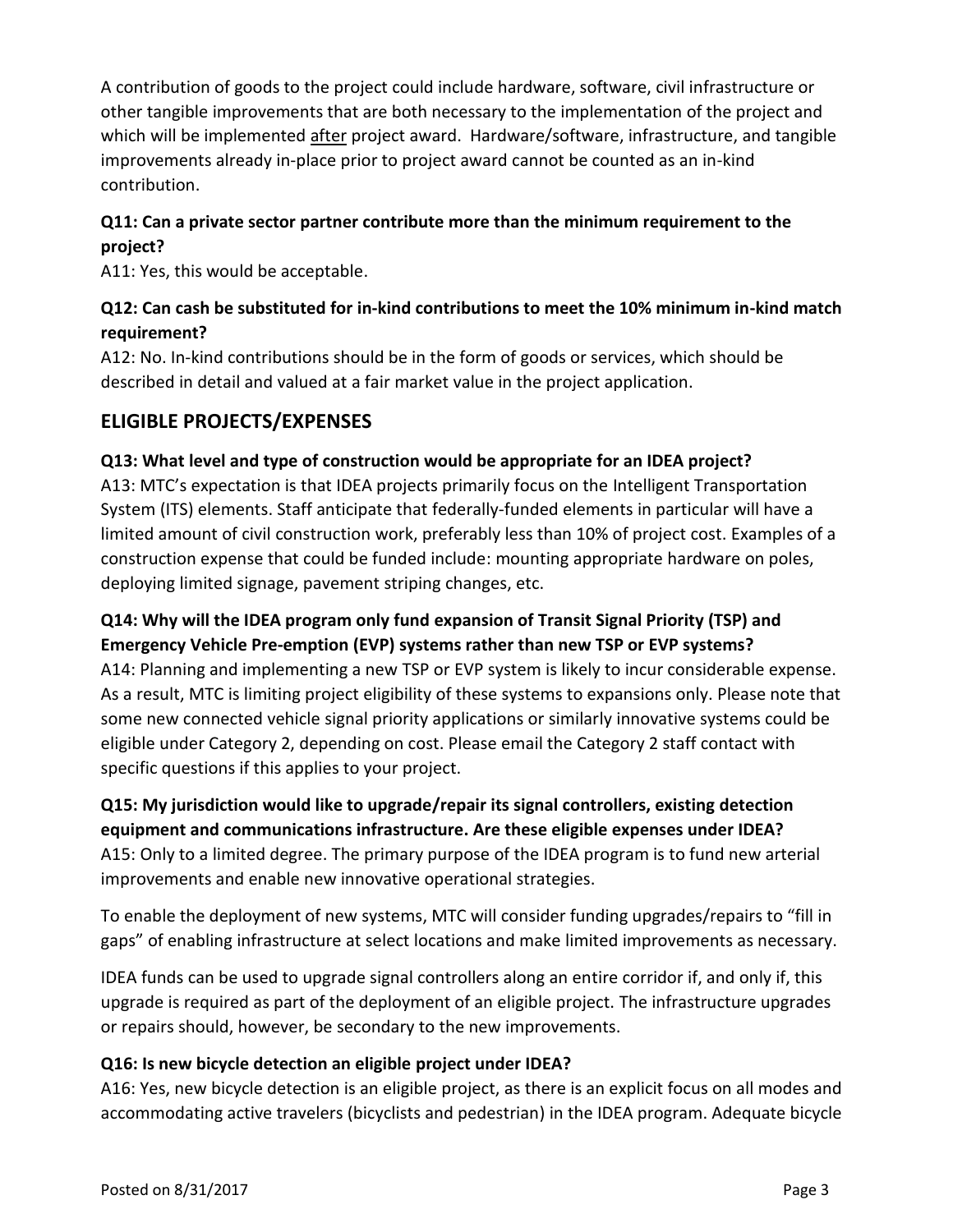detection is a matter of State policy addressed in [Caltrans Traffic Operations Policy Directive 09-](http://www.dot.ca.gov/trafficops/policy/09-06.pdf) [06.](http://www.dot.ca.gov/trafficops/policy/09-06.pdf)

However, upgrading existing bicycle detection to an improved bicycle detection technology would not, in and of itself, be an eligible project.

# **Q17: My agency has been approached by a particular vendor or firm about the deployment of a particular system using IDEA Category 2 technology. We are interested in deploying this system. Should I identify the specific product or firm in the project application?**

A17: Generally, no. MTC encourages agencies to keep their options open with regards to the preselection of particular products or companies. There may be additional options that emerge through a Systems Engineering or project planning process.

However, for systems using newer technologies, there may be fewer options in the market, as well as companies looking to pilot their specific solutions and/or gain experience for their teams. MTC encourages agencies to explore their options and consult with MTC staff if a good partnership opportunity emerges. MTC will not fund sole-sourced services or goods and will require some financial contributions from companies using sole-sourced local agency funds that are matching IDEA funds to deliver a project (see A9 for details).

# **Q18: My agency is interested in using a specific ITS system, which is an open-source product and free. Are we able to designate this system in the project application?**

A18: Agencies are encouraged to cite specific examples of ITS systems in describing their project, whether or not they are proprietary or open-source. There are a variety of resources that can be found on the [Open Source Application Development Portal \(OSADP\),](https://itsforge.net/) particularly for CV and ATSPMs applications.

As indicated in A17 above, the specific features and requirements of the deployment should emerge from an organized planning and/or system engineering process that considers the needs of the corridors or transportation system. This process will involve the applicant(s), MTC and very likely external consultant support. After the requirements for the deployment are determined, it will be more clear what systems are most appropriate and what customization, integration and support would be necessary for whatever systems are used. External consultant support may also still be necessary to implement an ITS system with open-source code.

# **PROJECT DELIVERY**

# **Q19: Which agency would be responsible for procurements for the project and handle federal funding and environmental review approval processes?**

A19: MTC and the project sponsors will share workload, as appropriate. MTC staff plan to lead the process to receive federal and state authorization to proceed, with assistance from subgrantees (local agency).

Depending on the project and the nature of the services needed, MTC, as the grantee, will likely lead the procurement for initial consultant assistance for project planning. As appropriate, a local agency applicant (subgrantee) or project partner could lead some procurements, with MTC